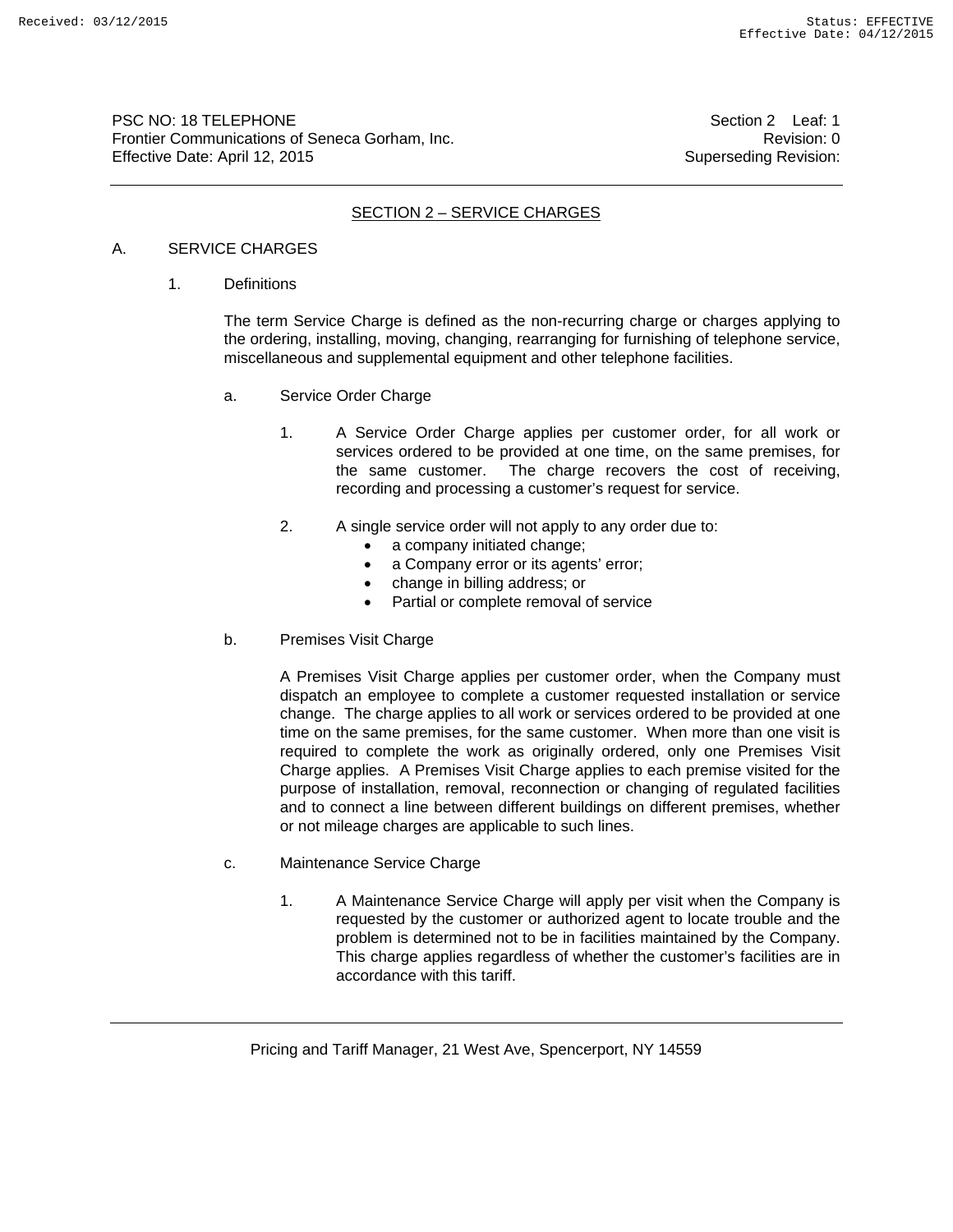PSC NO: 18 TELEPHONE Section 2 Leaf: 2 Frontier Communications of Seneca Gorham, Inc. **Example 2018** 2019 12:30 Revision: 0 Effective Date: April 12, 2015 Superseding Revision:

### SECTION 2 – SERVICE CHARGES

#### A. SERVICE CHARGES (cont'd)

- 1. Definitions (cont'd)
	- d. Additional Line Charge

An Additional Line Charge applies for each additional access line that is connected at the same time as another line.

e. Deloading Charge

A Deloading Charge will apply to situations in which a customer requests the removal of load coils and/or bridge taps from outside plant facilities.

f. Central Office Line Charge

A Central Office Line Charge applies to arranging a line(s) to provide service between the central office and the customer's premises.

Central Office Line Charges apply as shown below for each line connected, for change in type, grade or class of service, for changes of telephone number of individual, auxiliary, PAL line and party lines, for each trunk and for the connection of private lines.

One Central Office Line Charge applies for each:

Individual line, WATS line, Auxiliary Line, Centrex – C.O. Line, Party Line, Centralized Switching , Public Access Line (PAL), Concentrator – Identifier Line, PBX Trunk, Access Channel, (C.O. Termination), Intercept line, Off-Premises Extension, DID Station Numbers and DID Trunks.

A Central Office Line Charge applies for each termination of the following lines when termination of such lines are in different buildings (one charge per line, per building):

Intercommunications Line, Access Channel, Leased Channel (leased line), Call Circuit, Off-Premises Extension Line, Facsimile Line, Private Line, Trunk Multiple, Teletypewriter Line, Turret Line, Tie Line.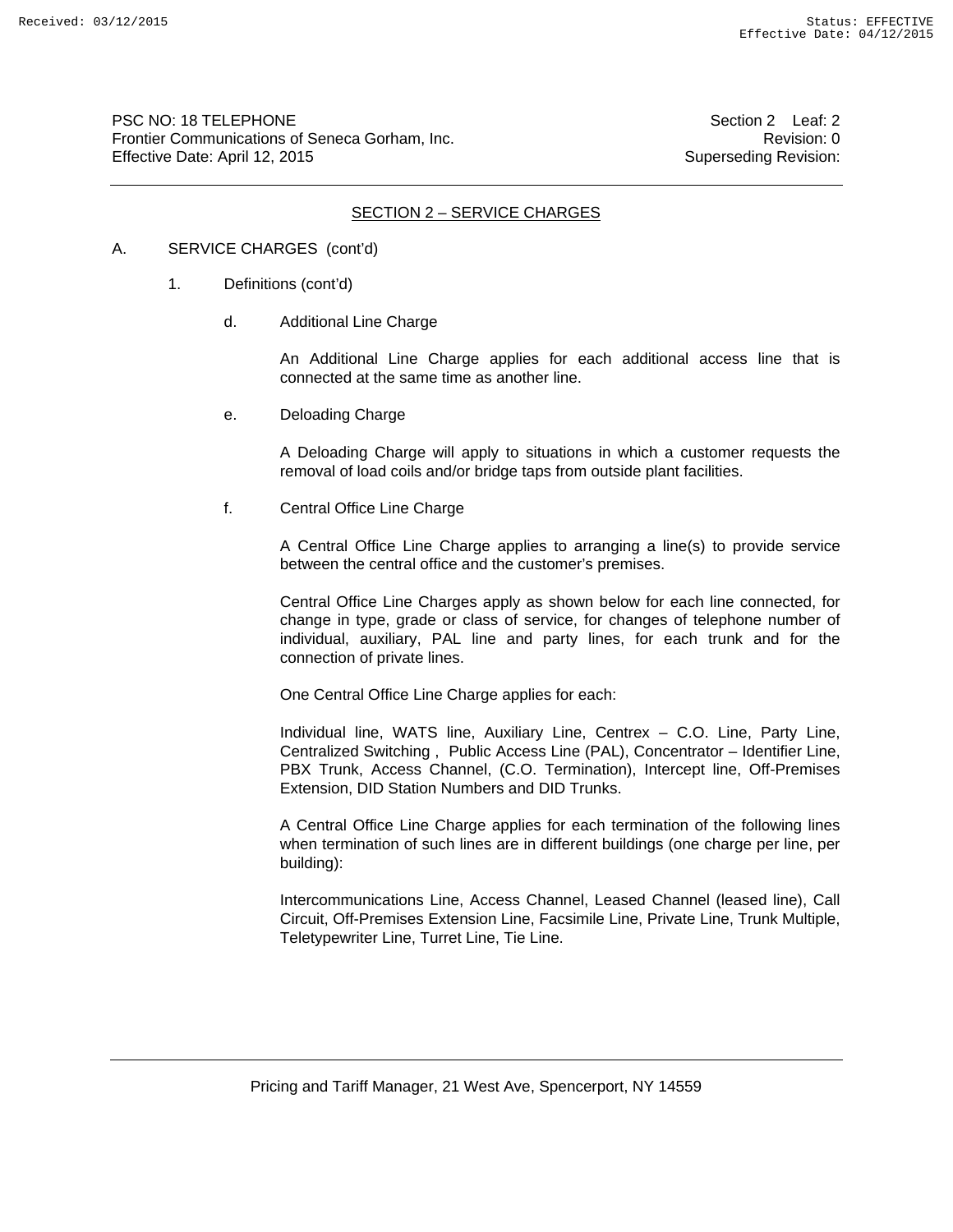PSC NO: 18 TELEPHONE Frontier Communications of Seneca Gorham, Inc. Effective Date: February 13, 2017

Section 2 Leaf: 3 Revision: 2 Superseding Revision: 1

## SECTION 2 – SERVICE CHARGES

### A. SERVICE CHARGES (cont'd)

- 1. Definitions (cont'd)
	- g. Line Change Charge

A Line Change Charge applies, per line, to each change in type, grade or class of service and to each change of telephone number and for each restoral from temporary suspension of business or residence service.

h. Network Interface Jack Installation Charge

A Network Interface Jack Installation Charge applies to the provisioning of a jack at the demarcation point of the customer's premises if requested to do so by the customer.

- I. Subsequent Order Charge
	- 1. A Subsequent Order charge applies for work performed by the Company in connection with receiving, recording and processing of customer requests when only change in Company records are involved.
	- 2. A Subsequent Order Charge does not apply to an order placed at the same time in which a Service Order Charge applies. One charge applies for all records changed, if ordered at one time for the same customer at the same premises.
	- 3. Subsequent Order Charges apply to the following:
		- Addition of directory listings;
		- Change in listed name, except changes resulting from death, change of marital status or court order;
		- Change of address, except deletions or partial omissions;
		- Change to or from Dual Name Listing;
		- Change of billing party;
		- Request to provision WATS Message Detail to business customers;
		- Requests to establish Dial-A-Visit and Special Billing Detail

(T)

(T)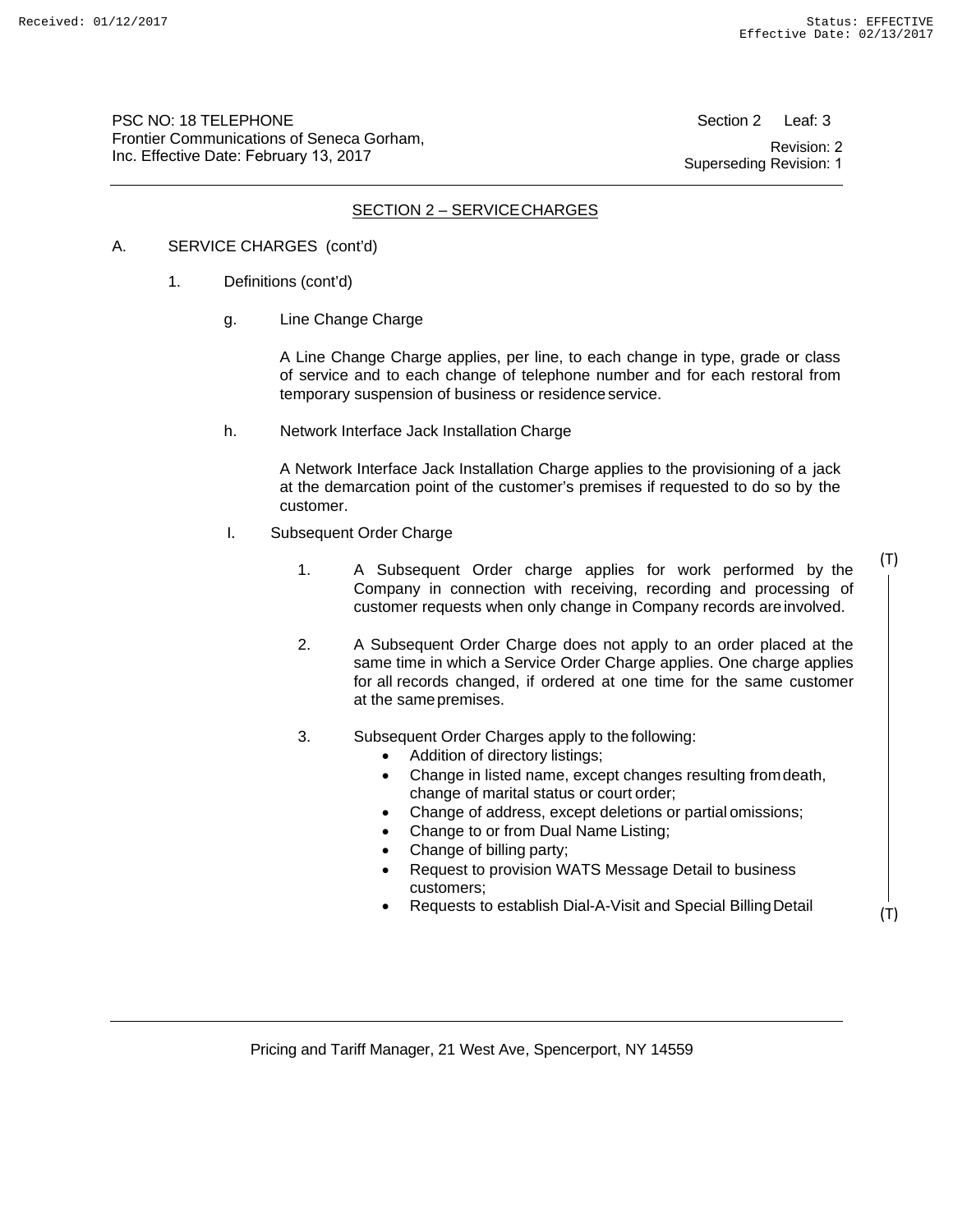PSC NO: 18 TELEPHONE Frontier Communications of Seneca Gorham, Inc. Effective Date: February 13, 2017

Section 2 Leaf: 4 Revision: 2 Superseding Revision: 1

# SECTION 2 – SERVICE CHARGES

### A. SERVICE CHARGES (cont'd)

- 2. Applications
	- a. Installment Billing

Residence customers may elect to pay their service connection and other nonrecurring charges associated with service orders in monthly installments for up to a three month period. When installment billing is requested, it will be applied to all non-recurring charges associated with a given service order, subject to the following: (T)

- a. Installment billing may be used only by residence customers.
- b. Charges will be billed in three monthly installments unless the customer chooses a shorter payment period. (T)
- c. A customer may not pay a portion of the charges and then request installment billing for the remaining charges.
- d. More than one installment plan may be in effect for the same customer at the same time.
- e. If a customer disconnects service during the installment payment period, all unbilled charges will be included in the final bill rendered.
- f. Installment billing payments will continue even though an account is temporarily suspended.
- g. No interest or carrying charges will be applied to the outstanding balance during the installment period.
- h. A customer may elect to pay the unbilled charges before the expiration of the installment plan.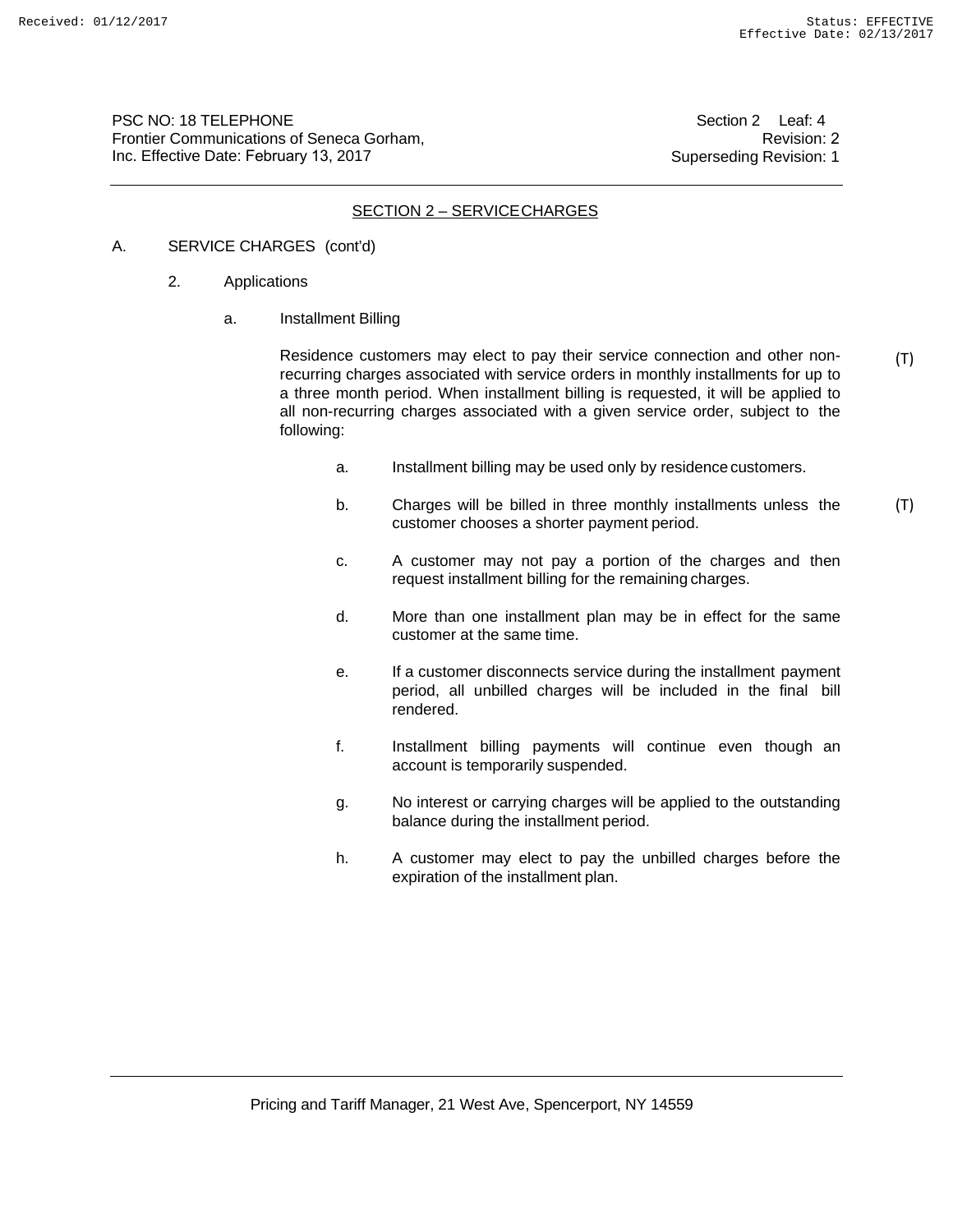PSC NO: 18 TELEPHONE Section 2 Leaf: 5 Frontier Communications of Seneca Gorham, Inc. **Example 2018** 2019 12:30 Revision: 0 Effective Date: April 12, 2015 Superseding Revision:

### SECTION 2 – SERVICE CHARGES

## A. SERVICE CHARGES (cont'd)

- 2. Applications (cont'd)
	- b. Initial Charges

In addition to service connection charge previously described, initial charges apply to the furnishing of certain facilities and equipment. Initial Charges are those charges, which are charged in advance for establishing the service and for the provisioning of special facilities. No initial charge is made when the facility is retained continuously by the customer irrespective of any changes of location.

- 1. Reuse of Facilities in Place
	- a. No initial charge applies when facilities are reused in place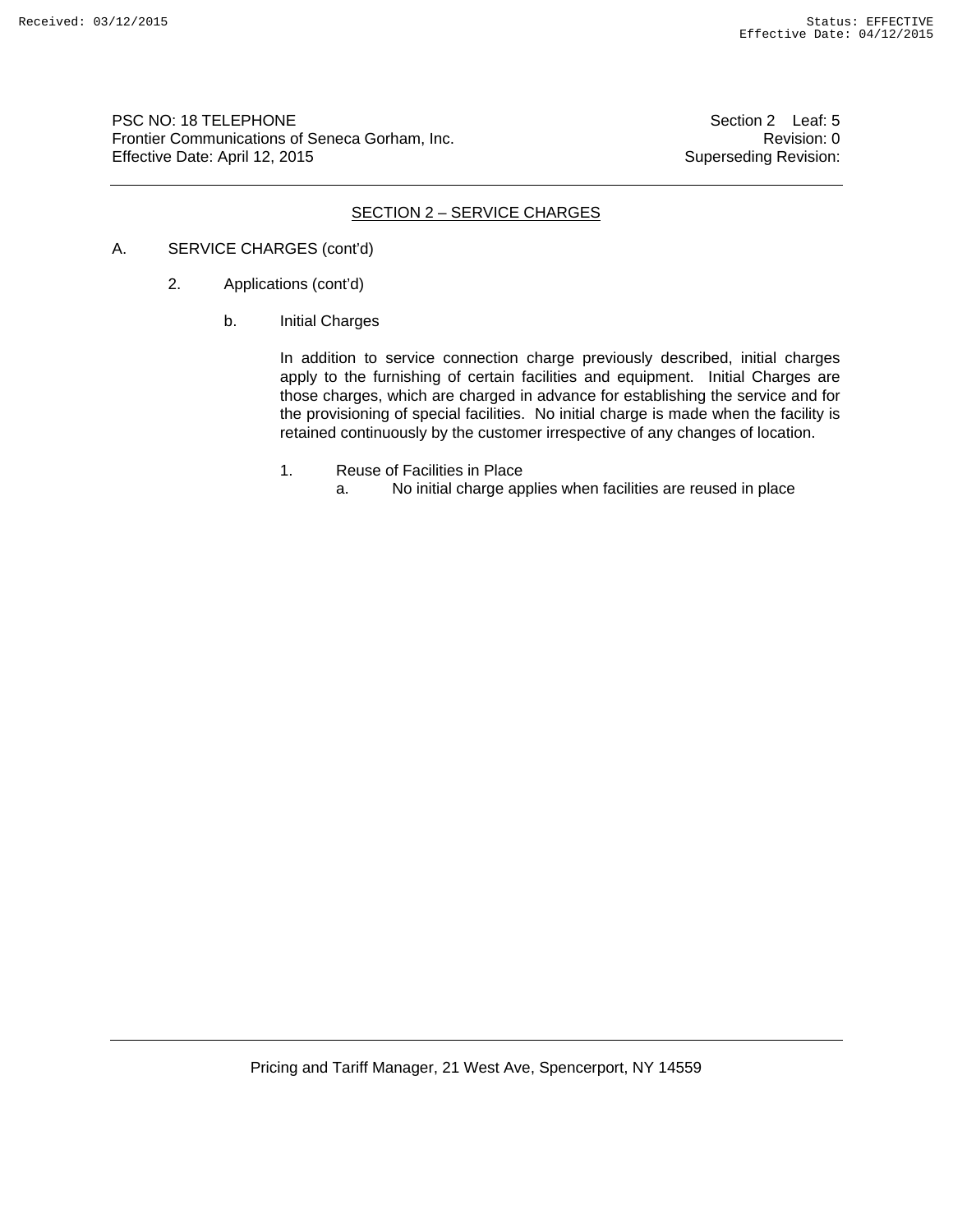PSC NO: 18 TELEPHONE Section 2 Leaf: 6 Frontier Communications of Seneca Gorham, Inc. **Revision: 0** Revision: 0 Effective Date: April 12, 2015 Superseding Revision:

### SECTION 2 – SERVICE CHARGES

# A. SERVICE CHARGES (cont'd)

- 2. Applications (cont'd)
	- c. Changes in Type, Grade or Class of Service
		- 1. Definition

Type of service denotes the classification of services into message rate, flat rate, and Public Access Line service.

Grade of service denotes the classification of services into individual line, party line and PBX service.

Class of service denotes the classification of services into residence and business (including Public Access Line Service)

2. Charges

Charges in class of service or to a different grade of service will incur appropriate connection charges as defined in this tariff.

- 3. Exceptions to the Charges
	- a. No charge applies for a change to a service for which a lower monthly rate applies, made within 60 days after any general rate increase, if a lower grade of service is offered in the customer's exchange.
	- b. No charge applies for a change to a service for which a lower monthly rate applies, made within 60 days from a change to a higher rate group in the customer's exchange, if a lower grade of service is offered in the exchange involved.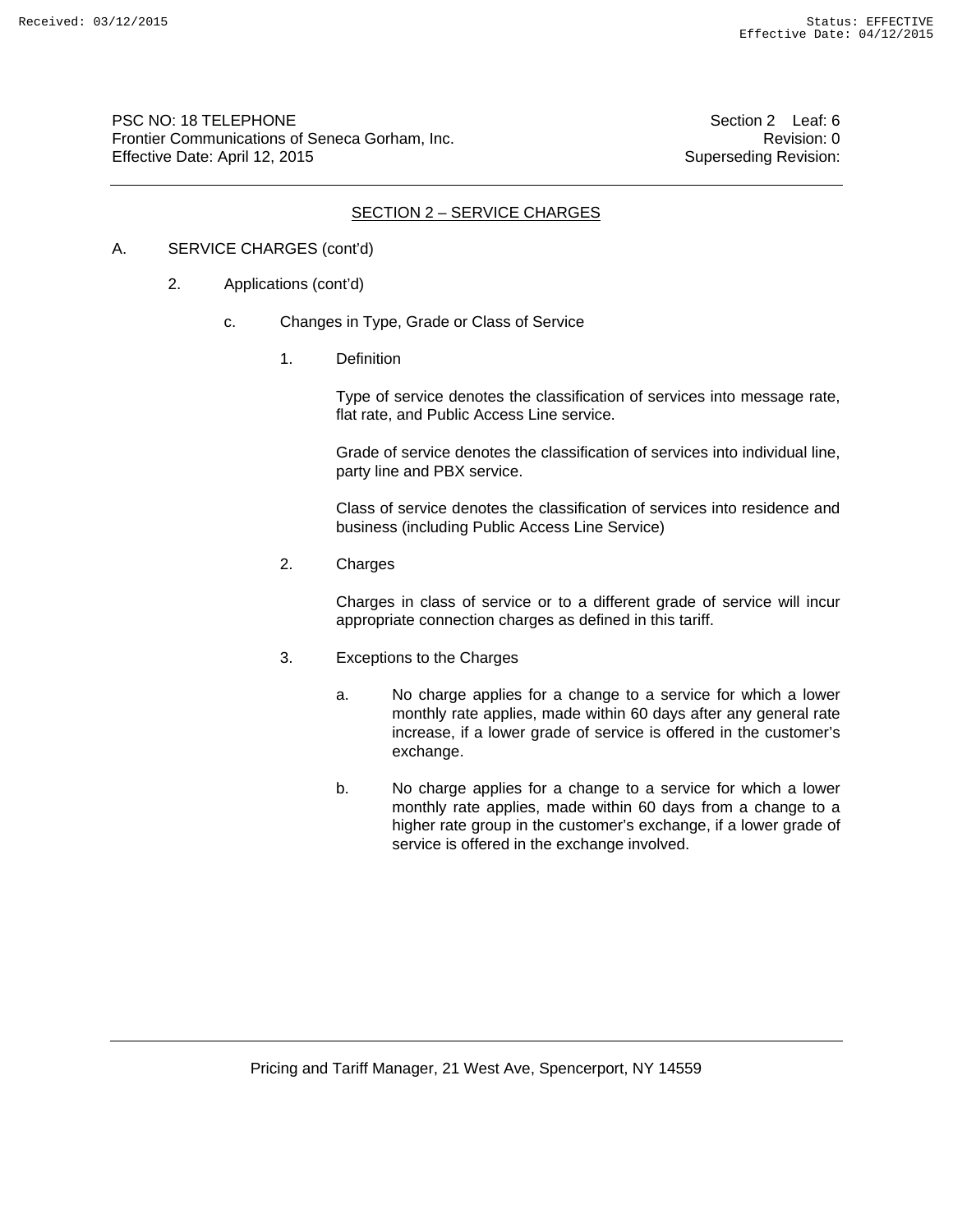PSC NO: 18 TELEPHONE Frontier Communications of Seneca Gorham, Inc. Effective Date: February 13, 2017

Section 2 Leaf: 7 Revision: 2 Superseding Revision: 1

## SECTION 2 – SERVICE CHARGES

#### A. SERVICE CHARGES (cont'd)

- 2. Applications (cont'd)
	- c. Changes in Type, Grade or Class of Service (cont'd)
		- 3. Exceptions to the Charges (cont'd)
			- c. No charge applies for a change to a service of a college fraternity or sorority house, convent or monastery from business to residence service
			- d. No charge applies for one change in type or grade of residence service, or both, provided that the change is ordered within 60 days of the initial connection of the customer's exchange services.
			- e. No charge applies for a change to a newly offered service within 60 days of the date of its introduction in the exchange.
	- d. Restoral Charges
		- 1. General

A restoral charge applies each time a service is reconnected after suspension or termination for non-payment but before cancellation of the Service.

| 3. | Schedule of Charges<br>All Service Areas |                                                                        | <b>Business</b> |     | Residence      |  |
|----|------------------------------------------|------------------------------------------------------------------------|-----------------|-----|----------------|--|
|    | a.                                       | Service Order Charges*                                                 | \$7.95          | (C) | 5.90(C)        |  |
|    | b.                                       | Premises Visit Charge                                                  | 4.95            |     | 4.95           |  |
|    | C.                                       | Maintenance Service Charge (First .5 hour)<br>Each additional .25 hour | 11.15<br>11.15  |     | 11.15<br>11.15 |  |
|    | d.                                       | <b>Additional Line Charge</b>                                          | 7.95            |     | 5.90           |  |
|    | е.                                       | Deloading Charge                                                       | 1,200.00        |     | 1,200.00       |  |

\*Non-recurring charges to add Custom Calling Services will be waived for new lines for 30 days following installation

Pricing and Tariff Manager, 21 West Ave, Spencerport, NY 14559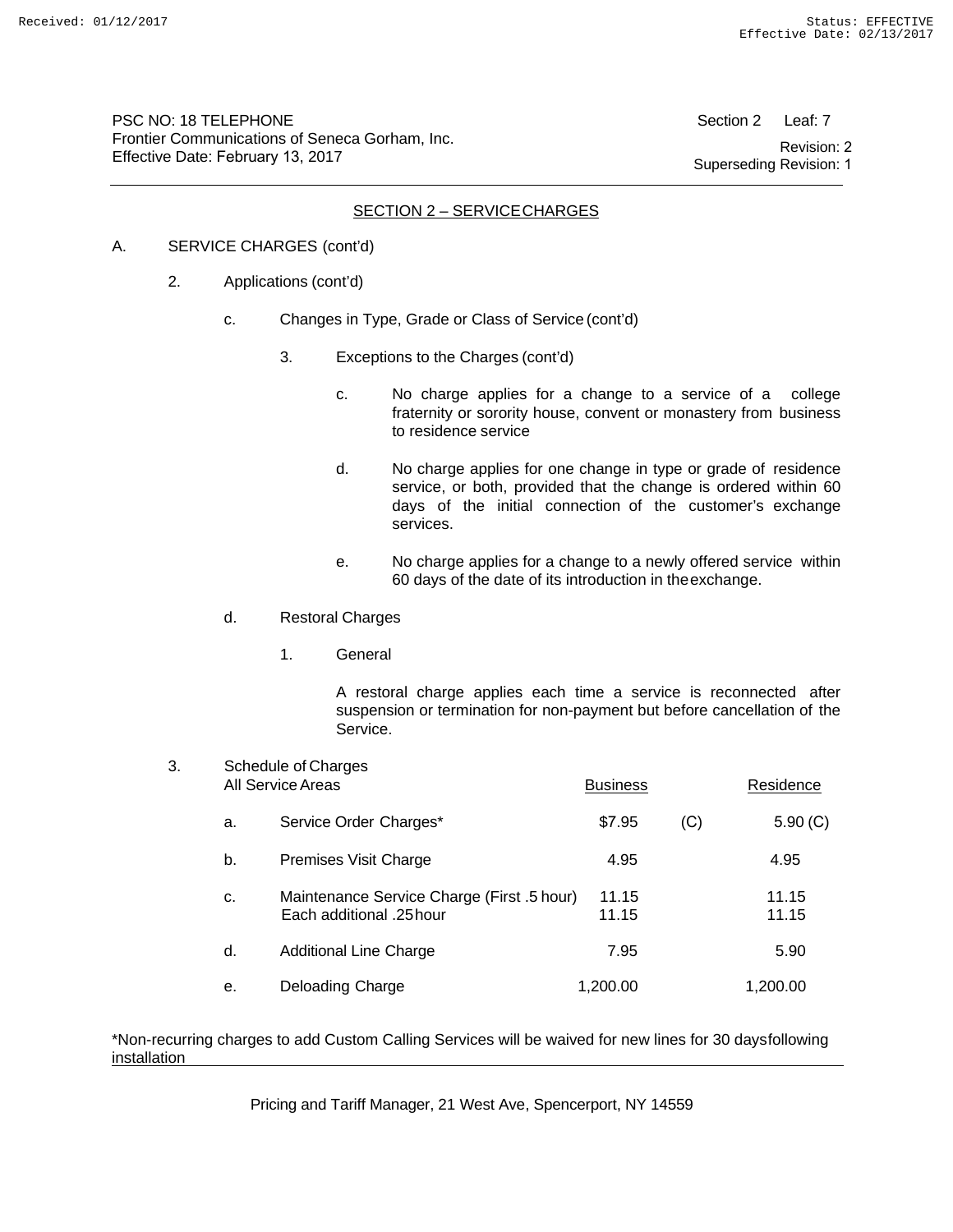| PSC NO: 18 TELEPHONE                      |
|-------------------------------------------|
| Frontier Communications of Seneca Gorham, |
| Inc. Effective Date: February 13, 2017    |

| SECTION 2 - SERVICE CHARGES |    |                                                   |                                            |                 |     |           |     |  |  |  |  |  |
|-----------------------------|----|---------------------------------------------------|--------------------------------------------|-----------------|-----|-----------|-----|--|--|--|--|--|
| А.                          |    | SERVICE CHARGES (cont'd)                          |                                            |                 |     |           |     |  |  |  |  |  |
|                             | 3. | Schedule of Charges (cont'd)<br>All Service Areas |                                            | <b>Business</b> |     | Residence |     |  |  |  |  |  |
|                             |    | f.                                                | Central Office Line Charge*                | \$3.00          | (C) | \$3.00    | (C) |  |  |  |  |  |
|                             |    | g.                                                | Line Change Charge                         | 4.95            | (C) | 4.95      | (C) |  |  |  |  |  |
|                             |    | h.                                                | Network Interface Jack Installation Charge | 6.95            |     | 6.95      |     |  |  |  |  |  |
|                             | 4. |                                                   |                                            |                 | (D) |           | (D) |  |  |  |  |  |
|                             | 5. | <b>Restoration of Service</b>                     |                                            | <b>Business</b> |     | Residence |     |  |  |  |  |  |
|                             |    | а.                                                | Service Charge to Restore Service          | 7.95            | (C) | 7.95      | (C) |  |  |  |  |  |

#### B. OTHER SERVICE CHARGES

- 1. Returned Check Charge
	- a. The subscriber shall be responsible for the payment of a charge per incidence when a check which has been presented to the Telephone Company by the subscriber in payment for any charges is returned by a bank because of the subscriber's failure to maintain sufficient funds on deposit.
		- All Service Areas 520.00
	- b. The above charges shall be in addition to any or all charges assessed by the bank.

\*Non-recurring charges to add Custom Calling Services will be waived for new lines for 30 days following installation.

Pricing and Tariff Manager, 21 West Ave, Spencerport, NY 14559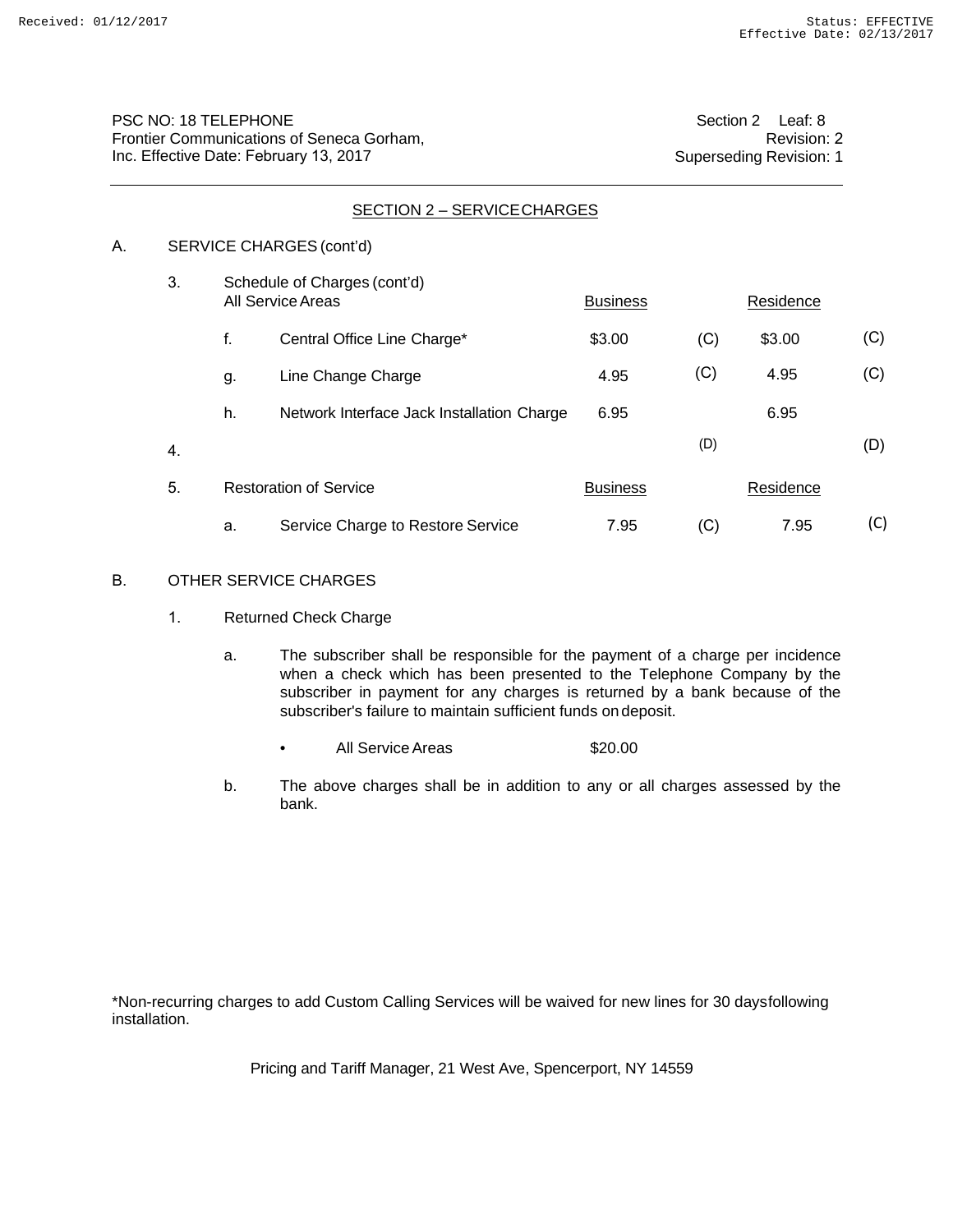PSC NO: 18 TELEPHONE Section 2 Leaf: 9 Frontier Communications of Seneca Gorham, Inc. **Revision: 0** Revision: 0 Effective Date: April 12, 2015 Superseding Revision:

## SECTION 2 – SERVICE CHARGES

## B. OTHER SERVICE CHARGES (cont'd)

- 2. Late Payment Charge
	- a. If the company does not receive the entire amount billed prior to the next billing date a late payment fee will apply. Residential customers will incur a late payment charge of 1.5% of the unpaid balance or \$5.00 whichever is greater will be assessed on the unpaid balance. Business Customers will incur a late payment charge of 1.5%.
	- b. Customer bills for telephone service are due when they are rendered. A customer is in default unless payment is made on or before the due date specified on the bill.
	- c. If payment is not made within 25 days of the date of the bill, a late payment charge will be applied to all amounts previously billed under this Tariff, excluding one month's local service charge, but including arrears and unpaid late payment charges.
	- d. Collection procedures and requirements for deposit are not affected by application of late payment charges
	- e. Late payment charges do not apply to unpaid balances associated with disputed amounts. Undisputed amounts on the same bill are subject to late payment charges if unpaid and carried forward to the next bill.
	- f. The late payment charge does not apply to final accounts.
	- g. The late payment charge does not apply to government agencies of the State of New York. These agencies are required to make payment in accordance with the provisions of Article X1-A of the State of Finance Law (Chapter 153 of the Laws of 1984).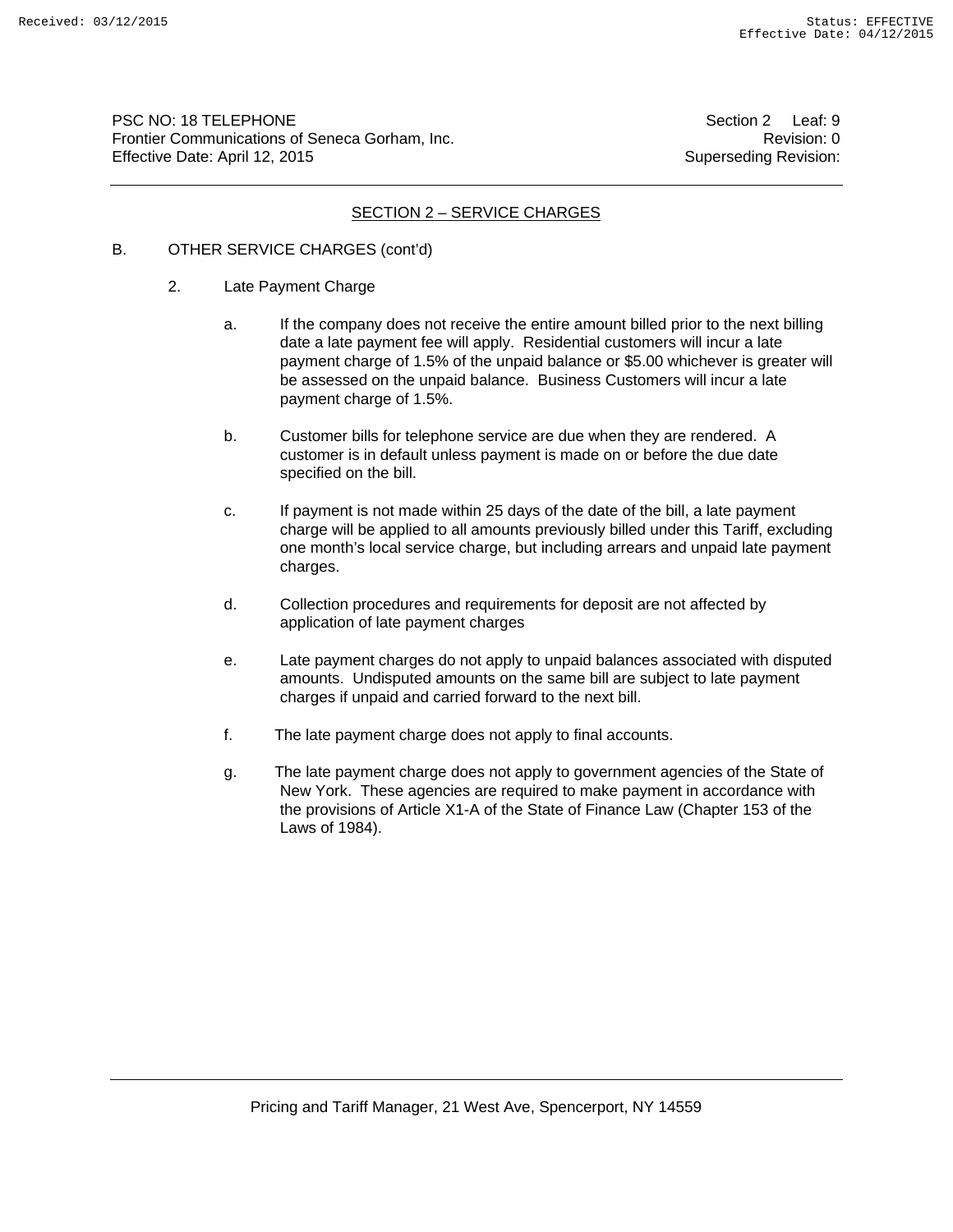PSC NO: 18 TELEPHONE Section 2 Leaf: 10 Frontier Communications of Seneca Gorham, Inc. **Revision: 0** Revision: 0 Effective Date: April 12, 2015 Superseding Revision:

# SECTION 2 – SERVICE CHARGES

# C. CONSTRUCTION CHARGES

1. Line Extension Charges An extension of Telephone Company facilities in locations where Telephone Company facilities currently do not exist will generally be made as follows:

a. Requests by service applicants

 In situations where the Company believes that its costs to install facilities to provide services may not be recovered through subscription to such services, the Company may assess construction charges to the service applicant.

- 1. Construction charges may include the recovery of all costs associated with placement of facilities, including direct and indirect engineering costs, material costs, costs of securing right-of-way, contractor costs and facility placement costs.
- 2. Payment of construction charges may be required prior to the commencement of the work with which such construction charges are associated.
- 3. The party paying for construction costs does not obtain any rights, of ownership or otherwise, in facilities provided by the Company. All facilities provided by the Company shall be under its exclusive control.
- b. Real Estate Developments, Subdivisions and Apartment Complexes

 Placement of facilities to serve areas of subdivided land which may have only limited subscription to Company services results in an unreasonable risk to the Company that these costs may not be recovered through subscription to such services.

- 1. "Subdivision" means the division of a lot, tract, or parcel of land into two or more lots, plats, sites, or other divisions of land for the purpose, whether immediate or future, of sale of or of building development.
- 2. The Company may assess construction charges to the land developer, individual or party, requesting service or placement of facilities to serve any previously unserved portion of a subdivision.
- 3. Construction charges may include the recovery of all costs associated with placement of facilities, including direct and indirect engineering costs, material costs, costs of securing right-of-way, contractor costs and facility placement costs.
- 4. Payment of construction charges may be required prior to the commencement of the work with which such construction charges are associated.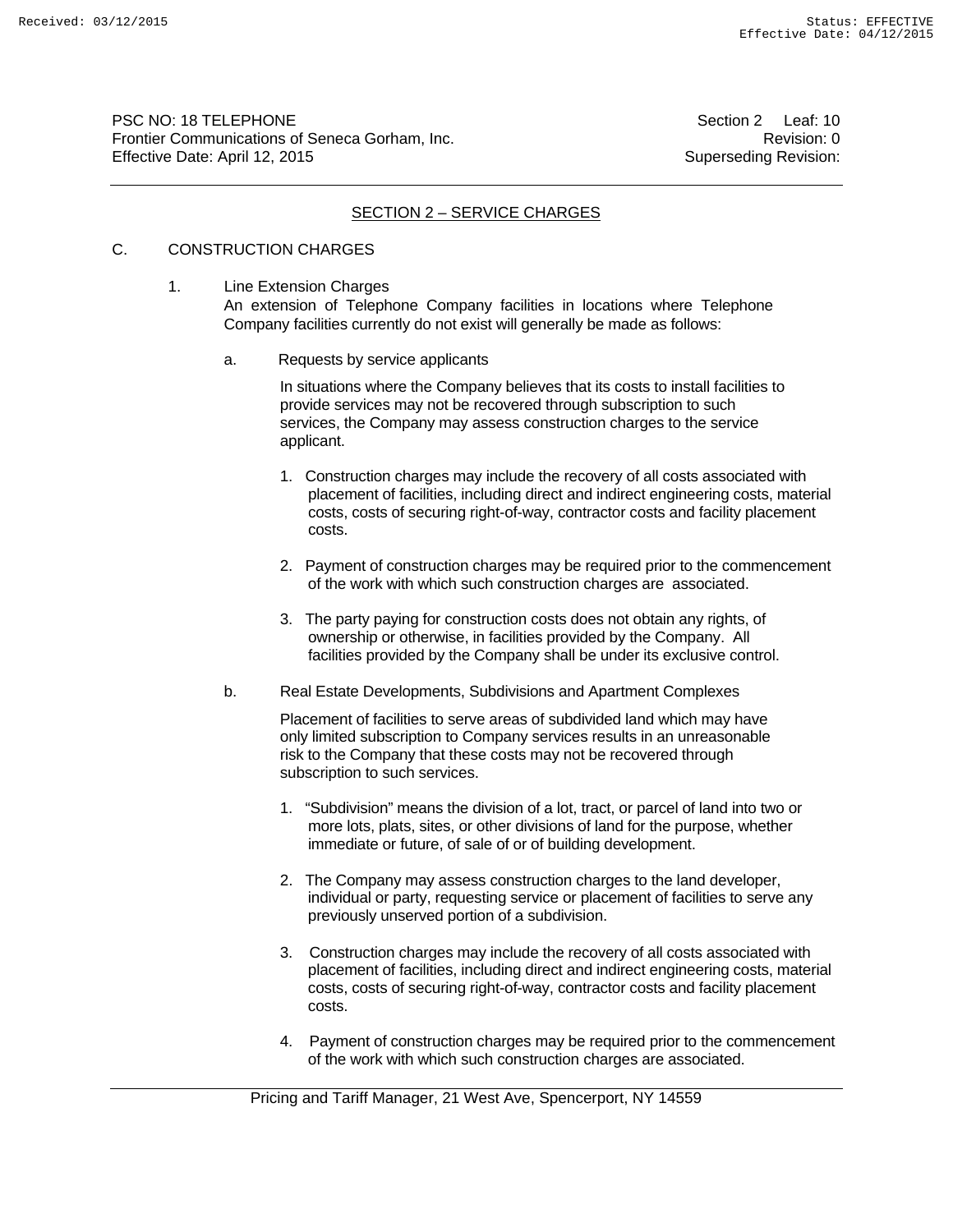PSC NO: 18 TELEPHONE **Section 2** Leaf: 11 Frontier Communications of Seneca Gorham, Inc. **Revision: 0** Revision: 0 Effective Date: April 12, 2015 Superseding Revision:

## SECTION 2 – SERVICE CHARGES

# C. CONSTRUCTION CHARGES (cont'd)

- 1. Line Extension Charges (cont'd)
	- b. Real Estate Developments, Subdivisions and Apartment Complexes (Cont'd)
		- 5. The party paying for construction costs does not obtain any rights, of ownership or otherwise, in facilities provided by the Company. All facilities provided by the Company shall be under its exclusive control.
	- c. Provision of Private Right-of-Way

 Where required by the conditions, applicants shall provide without expense to the Telephone Company, private right-of-way parallel to the public highway; such right of-way shall be free from tree interference and otherwise suitable.

d. Distribution Plant on Private Property, Other Than Service Drops

 When the customer desires that distribution plant on the customer's private property be placed underground - the Telephone Company having determined from the conditions that aerial facilities should be provided or having provided such facilities - the customer may pay the excess of the installed cost to the Telephone Company of the underground (buried) wire or cable over the cost of the aerial facilities and pays the cost of dismantling and removing any aerial facilities being changed.

- 2. Special Construction Charges
	- a. Special construction, based on cost in the form of installation charges, monthly charges, or both, may be applied in addition to the usual service connection charges and monthly rates when, because of unusual investment or expense, the revenue does not reasonably compensate the Company i.e. (1) when facilities are provided beyond the standard allowance, (2) when conditions require the provision of special equipment or unusual plant construction, installation or maintenance, or (3) when the customer's location requires annual payment for licenses or agreement for the use of Public or Private land.
	- b. Except as specified, title to all construction provided wholly or partly at a customer's expense is vested in the Company.
	- c. The cost to the Company for attachments to structures of other companies, made in lieu of providing construction for which the customer would be charged under the provisions hereof, is borne by the customer. The customer is required to pay construction charges made by another company providing facilities connecting with the facilities of the Company.